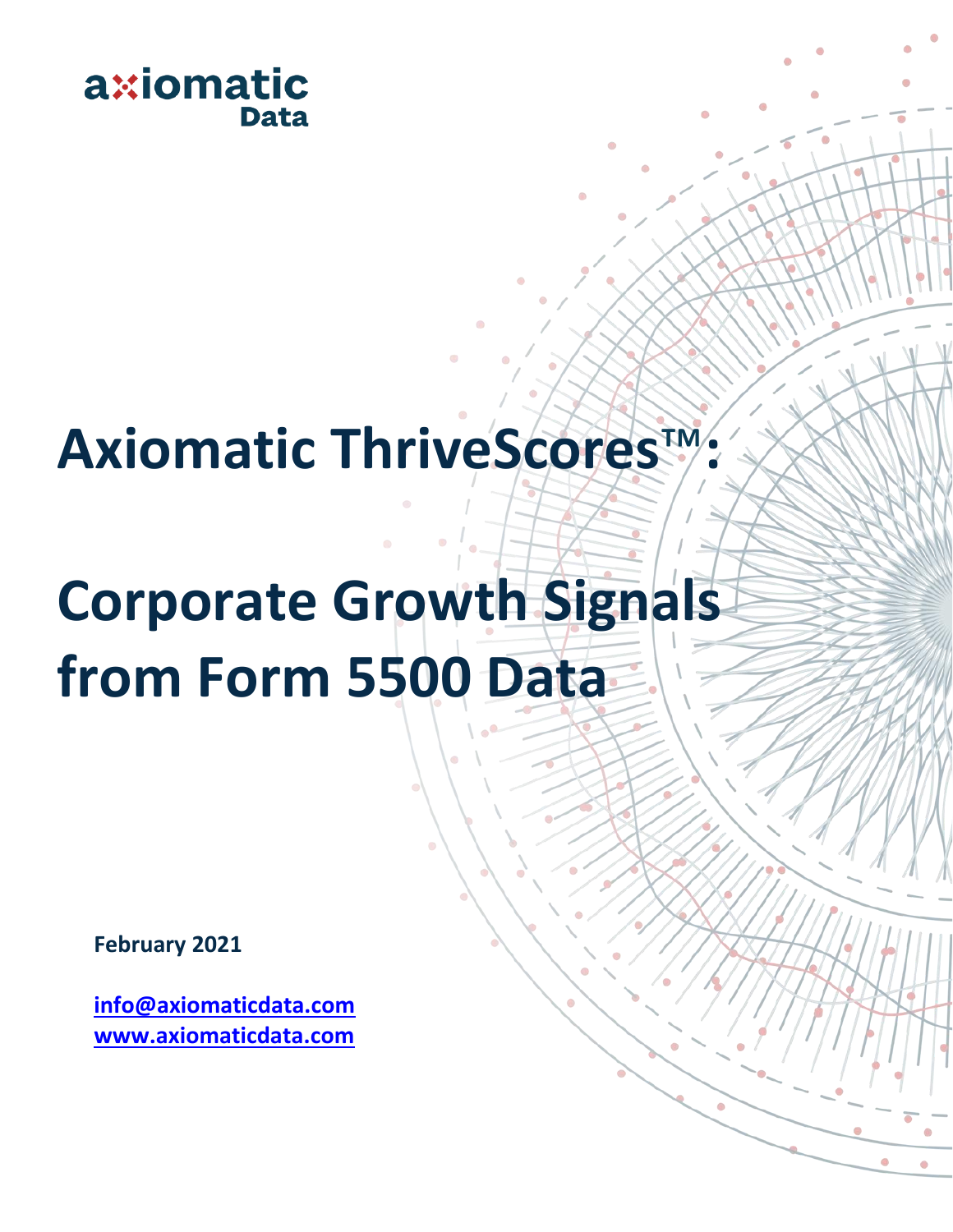## **Key Findings:**

- Using corporate growth attributes from Form 5500 filings, Axiomatic ThriveScores**™** provide an measure of recent and forward-looking corporate growth.
- ThriveScore™ components gleaned from Form 5500 filings include 1, 2 and 3-year growth rates of employees, active pension participants, total employer contributions, total participant contributions, employer contribution per-employee and participant contribution per-employee.
- Employer contributions to Defined Contribution pension plans have higher weights than participant contributions given the correlation between employer's contributions and financial performance.<sup>1</sup>
- Contributions to Defined Benefit pension plans are liabilities calculated as the present value of future benefits that plan participants have accumulated to date<sup>2</sup> and hence not included in the ThriveScore**™** calculations.
- Median ThriveScore for Russell 3000<sup>3</sup> companies is 610, while that for the universe of public and private companies is 530.

#### **Introduction:**

Axiomatic Data aggregates plan level Form 5500 filings to create a consistent, high quality, point-intime database of company level benefits information. Form 5500 Filings are a disclosure tool used to satisfy annual reporting requirements by public and private companies in the U.S. for employee benefit plans under ERISA and the Internal Revenue Code. These employee benefit filings cover both pension and welfare plan benefits. This whitepaper explains how ThriveScores**™** leverage data from Form 5500 filings to create a new metric that measures recent corporate growth and provides insight into the future growth, given the stage of their corporate lifecycle.

#### **Axiomatic ThriveScore™:**

The primary data attributes that go into building ThriveScores**™** are 1, 2 and 3 year growth rates of employees, active pension participants, employer and employee contributions, per-participant employer and employee contribution to pension plans. The ThriveScores**™** are created for 2015-2020 given that 4 years of data is needed to get 3 years of growth rates. Table1 below shows the specific components of the ThriveScore**™**:

<sup>1</sup><https://axiomaticdata.com/blogPosts/whitepaper-pension-contributions-and-finance-performance>

<sup>2</sup><https://axiomaticdata.com/blogPosts>

<sup>3</sup>[https://axiomaticdata.com/blogPosts/reconstitution-of-russell-indices-2020.](https://axiomaticdata.com/blogPosts/reconstitution-of-russell-indices-2020)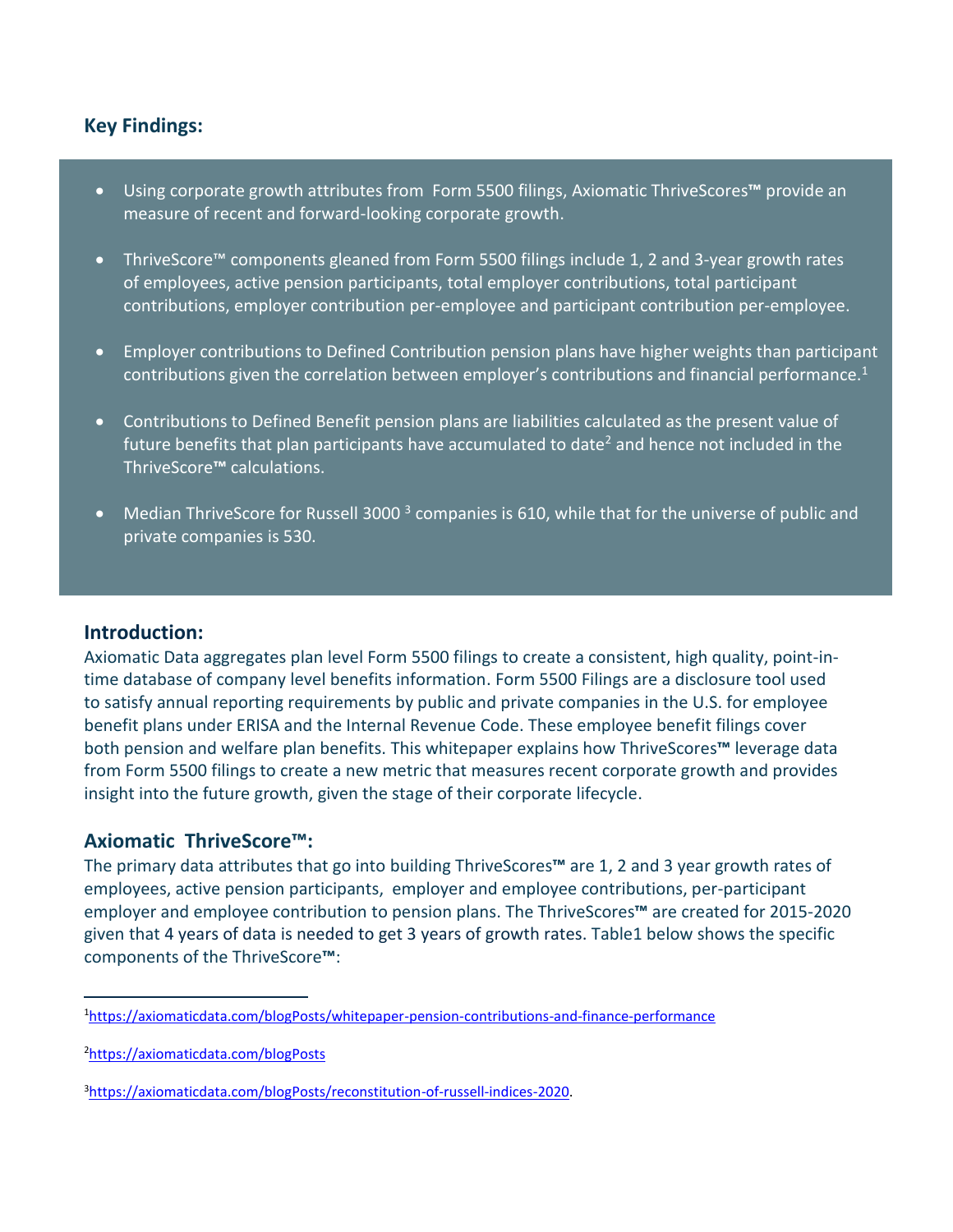| Components of ThriveScores™                                      |  |  |  |
|------------------------------------------------------------------|--|--|--|
| Growth rate of current employees, 1 yr                           |  |  |  |
| Growth rate of current employees, 2 yr                           |  |  |  |
| Growth rate of current employees, 3 yr                           |  |  |  |
| Growth rate of current employees eligible for pension plan, 1 yr |  |  |  |
| Growth rate of current employees eligible for pension plan, 2 yr |  |  |  |
| Growth rate of current employees eligible for pension plan, 3 yr |  |  |  |
| Growth rate of employer contributions per employee, 1 yr         |  |  |  |
| Growth rate of employer contributions per employee, 2 yr         |  |  |  |
| Growth rate of employer contributions per employee, 3 yr         |  |  |  |
| Growth rate of participant contributions per employee, 1 yr      |  |  |  |
| Growth rate of participant contributions per employee, 2 yr      |  |  |  |
| Growth rate of participant contributions per employee, 3 yr      |  |  |  |
| Growth rate of employer contributions, 1 yr                      |  |  |  |
| Growth rate of employer contributions, 2 yr                      |  |  |  |
| Growth rate of employer contributions, 3 yr                      |  |  |  |
| Growth rate of participant contributions, 1 yr                   |  |  |  |
| Growth rate of participant contributions, 2 yr                   |  |  |  |
| Growth rate of participant contributions, 3 yr                   |  |  |  |
| <b>Fable 1: Components of ThriveScore™</b>                       |  |  |  |

## **Building the ThriveScore™:**

- $\triangleright$  One-year growth rate is weighted higher than two-year or three-year growth rates.
- $\triangleright$  Employee growth rate and pension plan contribution growth rates are equally weighted.
- $\triangleright$  Employer contributions to Defined Contribution pension plans have higher weights than participant contributions given the correlation as described in an earlier Axiomatic Data whitepaper [\(https://axiomaticdata.com/blogPosts/whitepaper-pension-contributions-and](https://axiomaticdata.com/blogPosts/whitepaper-pension-contributions-and-finance-performance)[finance-performance\)](https://axiomaticdata.com/blogPosts/whitepaper-pension-contributions-and-finance-performance).
- $\triangleright$  However, contributions to Defined Benefit pension plans are liabilities calculated as the present value of future benefits that plan participants have accumulated to date and hence not included in the ThriveScores**™** as shown in an earlier whitepaper "Covid-19 effect on Defined Benefit plans" [\(https://axiomaticdata.com/blogPosts\)](https://axiomaticdata.com/blogPosts)<sup>4</sup>.
- ➢ Employer contributions per-employee and participant contribution per-employee are given higher weights than gross contributions which are highly correlated with employee counts.
- ➢ Since ThriveScores**™** are created for the companies currently in Russell 3000 rather than companies ever in the Russell, the score end up being biased upwards.

<sup>4</sup><https://axiomaticdata.com/blogPosts>